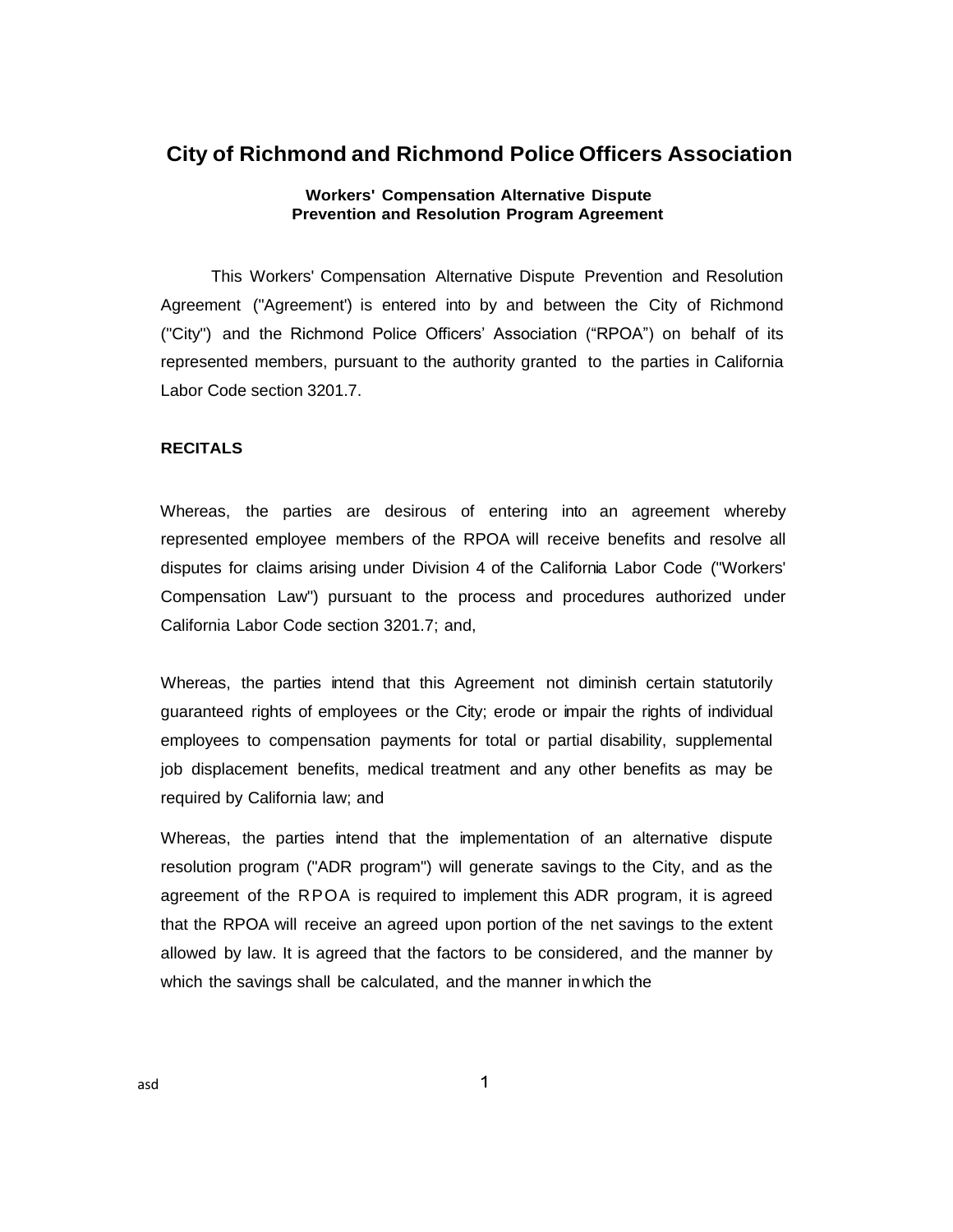parties will share, will be contained in a separate agreement approved by the RPOA and the City.

#### **Wherefore, the parties hereto agree as follows:**

## **PURPOSE AND INTENT**

The parties to this Agreement recognize that delay in case resolution resulting from the technical and complex nature of the statutory dispute resolution process inhibits the ability of the City to provide service to the public and injured members covered by this Agreement to promptly and efficiently access all Workers' Compensation benefits, including quality medical treatment and timely return to work in order to resolve their Workers' Compensation claims in an efficient manner. The parties to this Agreement also recognize that a program that accelerates the delivery of quality medical treatment, return to work and overall claim resolution, also reduces loss development that in some cases grows at a protracted rate over time.

The parties also seek to eliminate and reduce the waste, excessive costs and delays in delivering medical care historically associated with the delivery of Workers' Compensation benefits to injured employees. Such waste, excessive costs and delays are direct symptoms of the current statutory system established by the California Legislature. The parties acknowledge that the City and its third party administrator have been attempting to achieve program efficiencies but are constrained by the current California law and procedures administering Workers' Compensation benefits. Further, the parties seek to improve labor-management relations between the City and the RPOA through the cooperation necessary to construct and oversee this program.

It is the intent of the parties to this Agreement to construct an alternative dispute resolution program ("ADR program") authorized by California law which will provide that those injured RPOA active and retired members,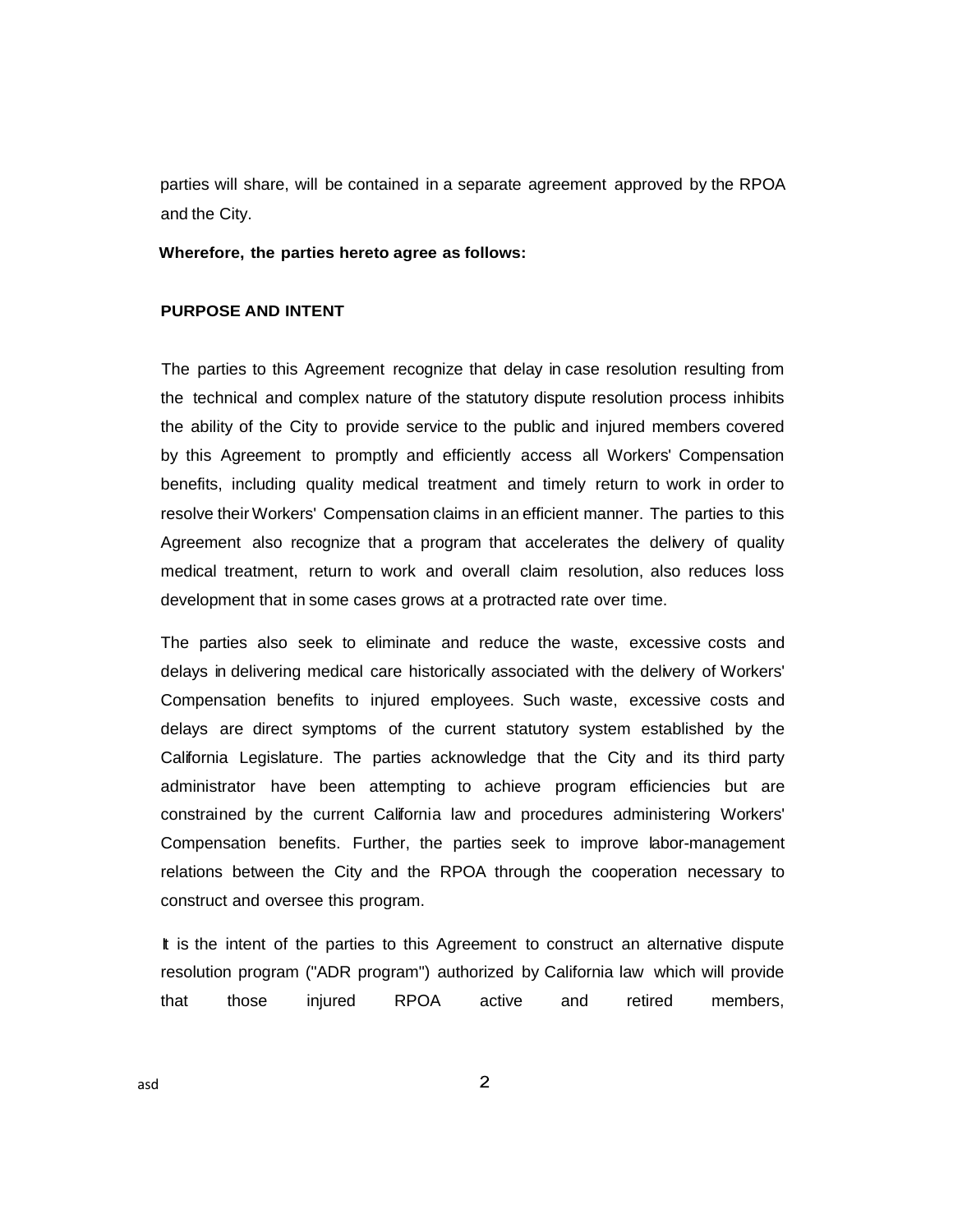covered by this Agreement, who claim to have sustained injuries or illnesses compensable pursuant to the Workers' Compensation Laws of the State of California with:

- a) timely and efficient determination of claims status;
- b) timely and efficient access to high quality medical care;
- c) the best opportunity reasonably possible to return to work in a timely fashion;
- d) an alternative dispute resolution program that provides the best opportunity reasonably possible to:
	- 1. promote the efficient, timely and fair resolution of all disputes that do arise in the processing of claims, including, but not limited to the compensability of claims within the jurisdiction of this program; and
	- 2. prevent disputes, and reduce the frequency and severity of those disputes that do arise, that otherwise delay treatment, a timely return to work and the ultimate resolution of the claim.
- e) provide the foregoing on a stable and long-term basis.

The parties intend that this Agreement will not:

- a) diminish, erode or impair the substantive rights of the City or of individual retirees or active employees to compensation payments for total or partial disability, supplemental job displacement benefits, medical treatment, and any other benefits as required by California law to be fully paid for by the City; or
- b) impair, restrict or condition the rights of the City or of a retired or active employee member to be represented by legal counsel of their choosing throughout the entire alternative dispute resolution program; or
- c) impair, restrict or condition the rights of the City or of a retired or active employee to pursue legal remedies and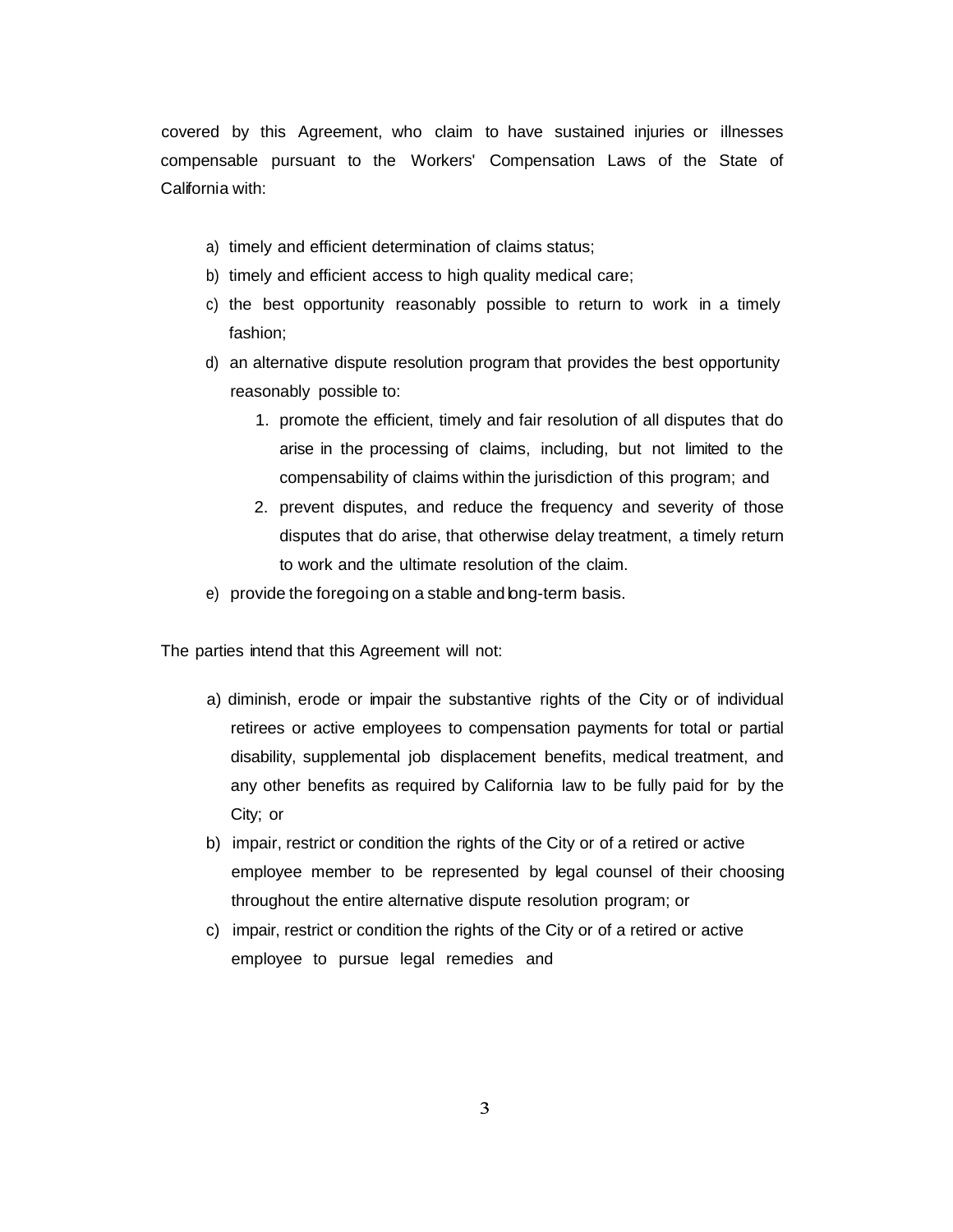appeals after exhausting the alternative dispute resolution program procedures as allowed under the Labor Code.

The parties further intend that this Agreement create and accommodate an enhanced method to provide Workers' Compensation benefits in a way that improves labor management relationships, efficiencies of benefit to all parties and organizational effectiveness. The parties also recognize that there will be certain Departmental and City efficiencies associated with the implementation of this Agreement. Such efficiencies shall be recognized by the parties through ongoing communication, participation and assessment of the effectiveness of the alternative dispute resolution program.

It is agreed that the parties will make every good faith effort to apply the terms of this Agreement consistent with the intent of the parties as expressed above.

#### **1. General Provisions**

1.1 This Agreement shall become effective on the issuance of a recognition letter by the Administrative Director of the Division of Workers' Compensation of the Department of Industrial Relations and is subject to approval of the Richmond City Council, Richmond Police Officers Association and California Department of Industrial Relations. The Agreement shall remain in effect for at least one year from the date of execution, continuing year to year thereafter, unless terminated by one of the parties by giving sixty (60) days written notice to the other party. Unless otherwise specifically noted in this Agreement, any reference to "days" shall mean calendar days not working days. Should this program be terminated it is the intent of the parties that those claims (including cumulative injuries that allegedly began before the Agreement but the claim was not filed until after the Agreement was in effect) with dates of injury or illness occurring during the period of the program, or those claims which have been submitted pursuant to the "opt in" provision of Section 1.3(b) shall continue to be covered by the terms of this Agreement. Regardless of the effective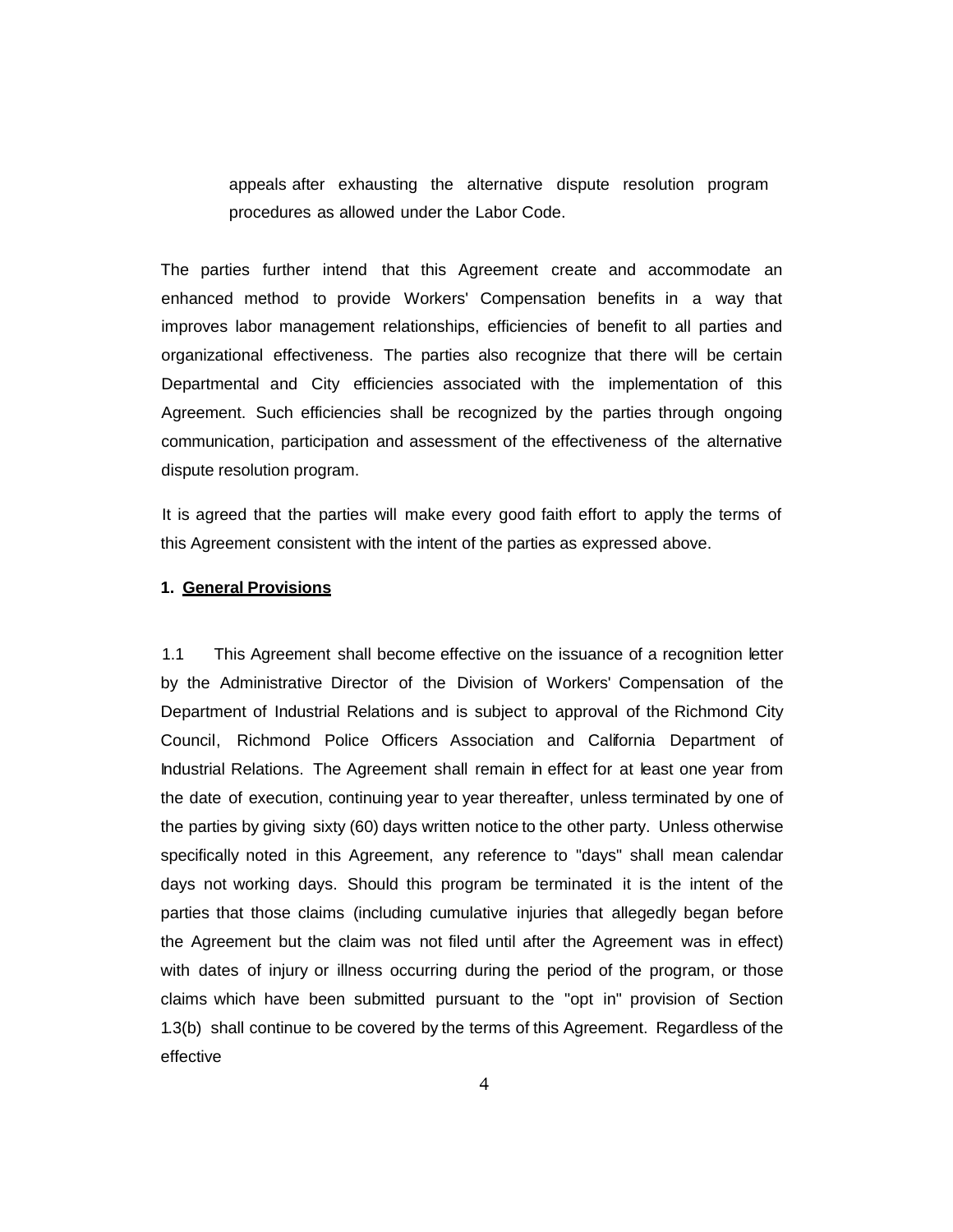date of this Agreement, the formal jurisdiction of this program shall commence on a date agreed upon by the Joint Committee ("JC") and reduced to writing in a memorandum issued by the JC to the City and the RPOA.

1.2 This Agreement shall constitute the complete understanding of the parties with regard to the issues addressed herein. Nothing in this Agreement shall be considered or construed as a modification of the substantive provisions of California Workers' Compensation Law except as specifically set forth herein in accordance with Labor Code section 3201.7 or any rules adopted pursuant to this Agreement.

1.3 As to all claims with dates of injury on or after the effective date of this ADR program, as agreed to by the City and the RPOA, it is the intent of the parties to replace all dispute resolution procedures set forth in the California Labor Code with those dispute resolution procedures outlined herein to the greatest extent allowed by law. In any conflict, the provisions of this Agreement shall take precedence over the provisions of the California Labor Code, but only so far as permitted by Labor Code section 3201.7. This program shall be used in place of the filing of an application with the Workers' Compensation Appeals Board ("WCAB") for any injuries or claims that would otherwise be subject to the initial jurisdiction of the WCAB. This program is the sole means of dispute resolution and no dispute shall proceed to the California Workers' Compensation Appeals Board until it has completed the processes defined and established by this agreement.

- a) Any Application filed with the WCAB with an alleged date of injury occurring on or after the effective date of this ADR program shall be dismissed and removed to the jurisdiction of this ADR program unless this program is terminated inaccordance with the terms of the Agreement.
- b) Any retired or active employee with an active or pending claim filed with the WCAB before the effective date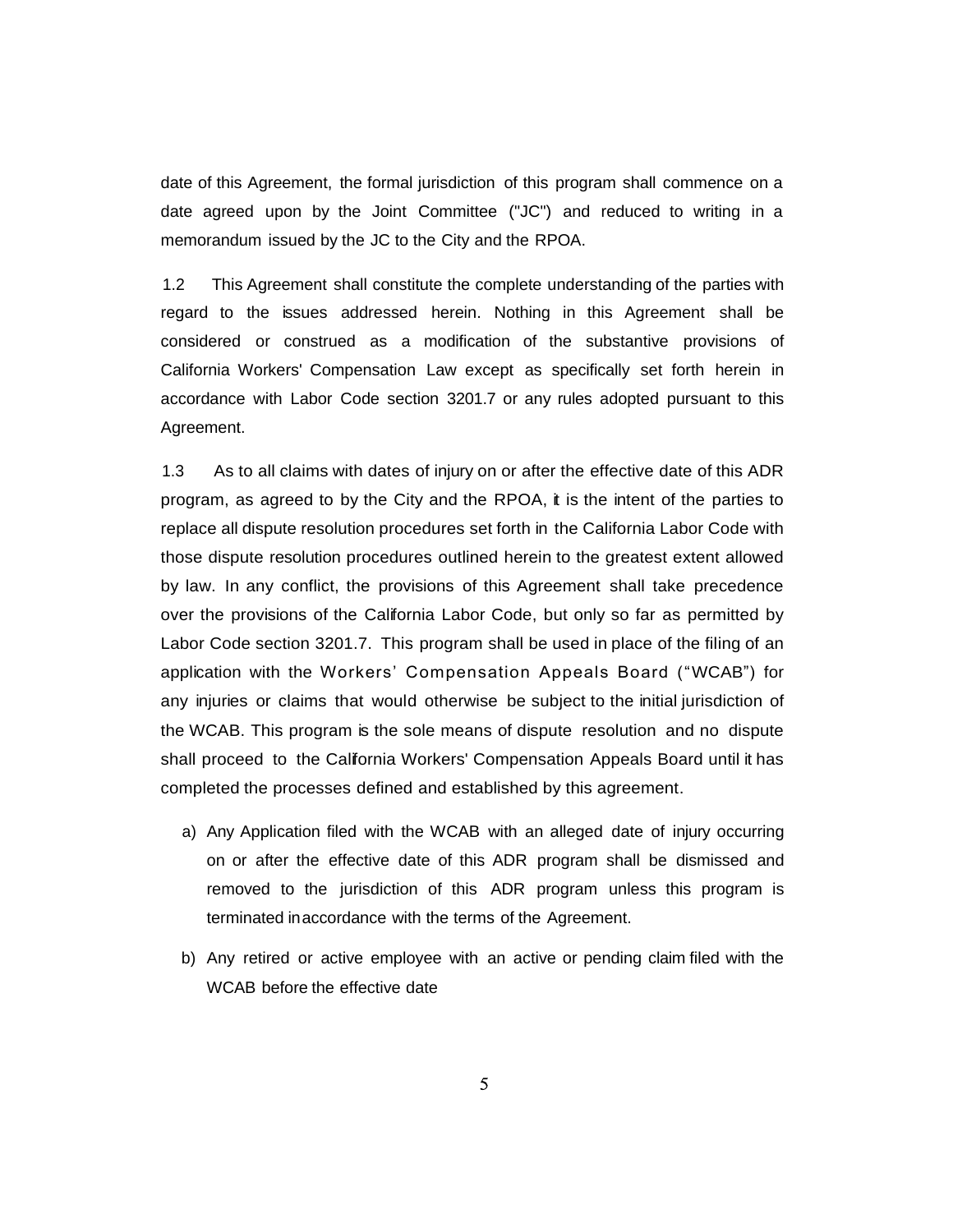of this ADR program may be permitted to "opt in" to the ADR program. Upon written request by the retired or active employee to the City and the ADR Director of the intent to participate in the ADR program, the ADR Director shall take all necessary and appropriate steps to evaluate the feasibility of transitioning the previously filed claim(s) and proceedings to the ADR program. As a condition of the retired or current employee participating in the ADR program, the Joint Committee shall establish conditions and requirements for participation, including but not limited to dismissing any and all pending applications with the WCAB (Section 2.8), executing written acknowledgements of the terms of this ADR Agreement and waivers of certain procedural Workers' Compensation rights. The ADR Director shall make recommendations to the Joint Committee as to whether a previously filed claim shall be accepted into the ADR program.

This Agreement is not intended to diminish any right to compensation that injured employees or the City as the employer are entitled to under the Workers' Compensation laws of the State of California. The parties acknowledge that no retired or active employee covered by this Agreement or the program established herein will lose or compromise any rights to Labor Code section 4850 pay, any presumptions allowed by California Law, or any other substantive right allowed by law.

1.4 The terms of this Agreement shall apply only to the City of Richmond employees/retirees who are, or upon retirement were, members of the RPOA.

1.5 This Agreement shall apply only to injuries or illnesses compensable or alleged to be compensable under the Workers' Compensation laws of the State of California, including all claims, defenses, lien claims and Serious and **Willful** 

6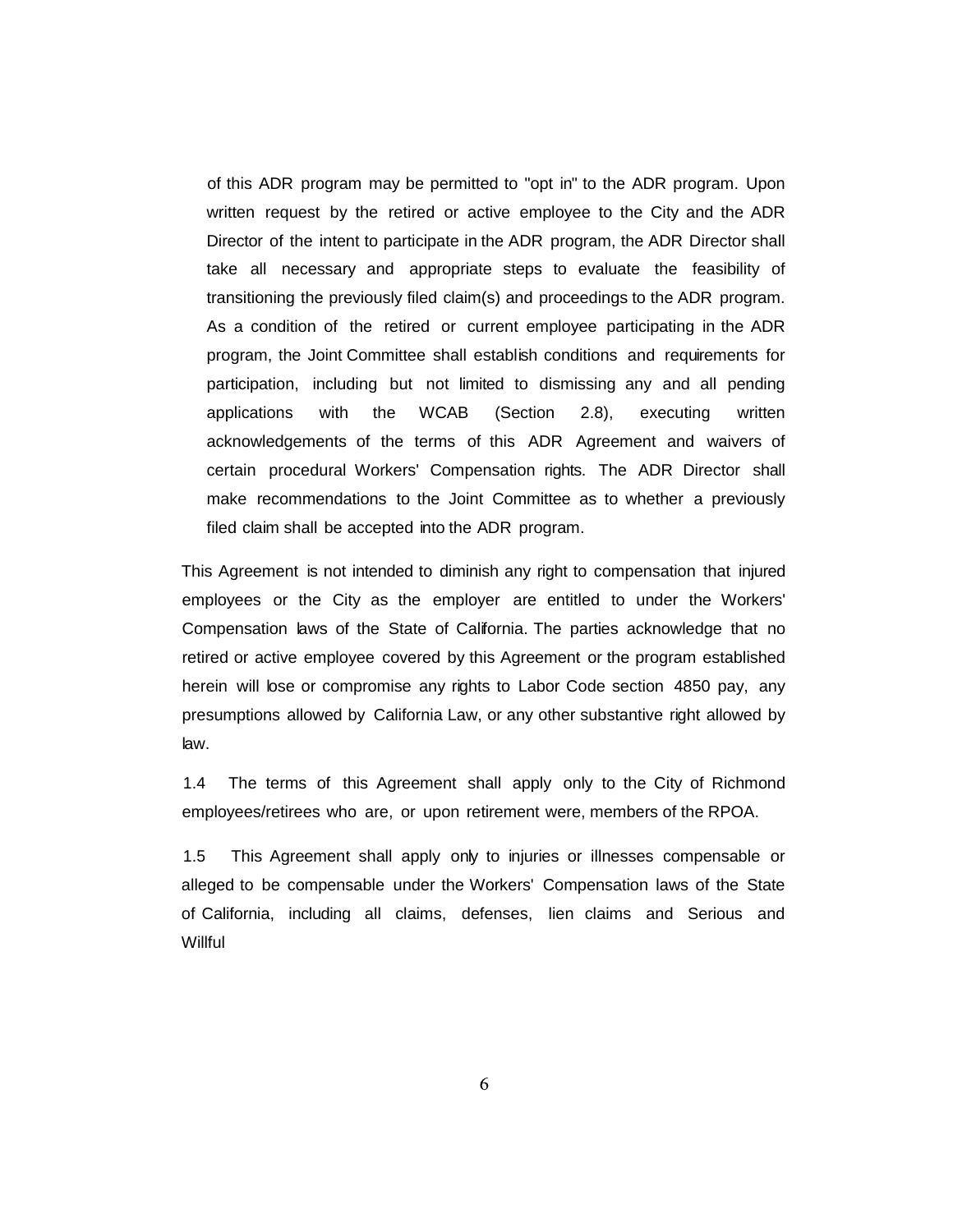Misconduct claims (section 4551, et seq.). Further, this Agreement applies to injuries, as defined by Workers' Compensation Law, claimed by 1) active employees; 2) retirees who, while active employees, made a claim alleging injury or illness; 3) retirees who, while active employees, made a report, consistent with Department policy, of an industrial incident that may lead to injury or illness; 4) retirees, who were active employees on or after the effective date of this Agreement, and claim a new presumptive injury as defined by Labor Code section 3212, et seq.; and 5) any retiree or active employee who "opts in" to the ADR program pursuant to Section 1.3(b) above. Subject to the "opt in" provisions of Section 1.3(b), this Agreement does not cover post-retirement amendments to claims filed prior to the term of the Agreement. This Agreement does not apply to any other retired employees. Since section 132a of the Labor Code is not contained within Division 4 of the Labor Code, and since section 3201.7 applies only to Division 4 of the Labor Code, discrimination claims filed under section 132a may be litigated within the program only by the written agreement of the injured member/employee and the City of Richmond.

1.6 The City may delegate to its third party administrator (''TPA") the performance of its obligations under this Agreement, but it may not relieve itself of the legal responsibility for those obligations.

#### 1.7 Joint Committee

This Agreement establishes a Joint Committee ("JC") which holds the exclusive authority to administer the ADR program; including but not limited to the authority to enforce the terms of the Agreement, establish policies, manage the implementation of the ADR program, promulgate and modify any rules of the program. The JC shall be made up of three (3) members selected by the RPOA and three (3) members selected by the City. With regard to the City members, the City Manager, or his/her designee shall select two (2) members and the Chief of Police shall select one member. The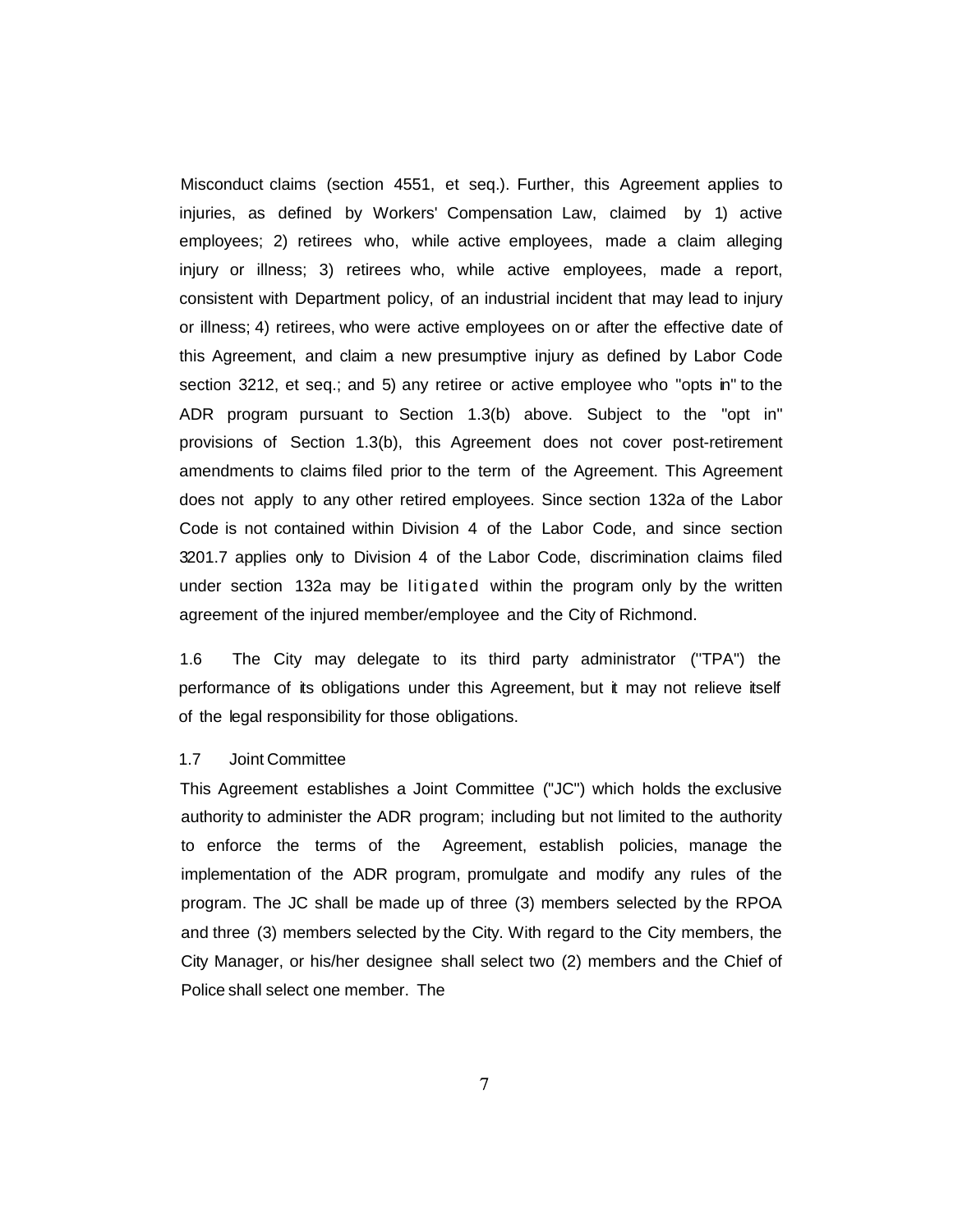Chief's selection shall be a full-time employee member of the Police Department, but is not required to be a sworn member. The JC shall meet as they deem necessary, but no less than once each month for the first six (6) months from the date of this Agreement, and quarterly thereafter. The JC will establish rules and procedures to guide the internal governance of the JC. The meetings shall be held alternatively, at the City offices and the RPOA office unless otherwise agreed by the parties. An agenda of each meeting shall be provided to all rnernbers of the JC at least one (1) week prior to the meeting date. Any disputes that arise between the members of the JC where action must be taken to administer the Program and cannot be resolved, shall be submitted to a three member "Dispute Resolution Committee" comprised of the ADR Director, and one JC member each from the RPOA and City. Any two members shall be authorized to seek resolution of a dispute by the Dispute Resolution Committee upon impasse. The Dispute Resolution Committee is to be guided by the terms of this Agreement and authorized to interpret this Agreement but not create additional terms. Unless agreed by the parties, any meetings of the Dispute Resolution Committee shall be scheduled within sixty (60) days and an award issued thirty (30) days after submission.

1.8 If any provision of this Agreement or its application is held invalid, the invalidity will not affect other provisions or applications of this Agreement that can be given without the invalid provisions or applications, and thus the provisions of this Agreement are deemed to be severable.

1.9 From time to time, this Agreement may be modified by the mutual written agreement of the City and RPOA or unanimous written consent of the JC.

#### **2. Workers' Compensation Claim Dispute Prevention and Resolution**

2.1 All disputes involving Workers' Compensation claims within the jurisdiction of this ADR program, including medical disputes, shall be subject to this prevention and resolution process.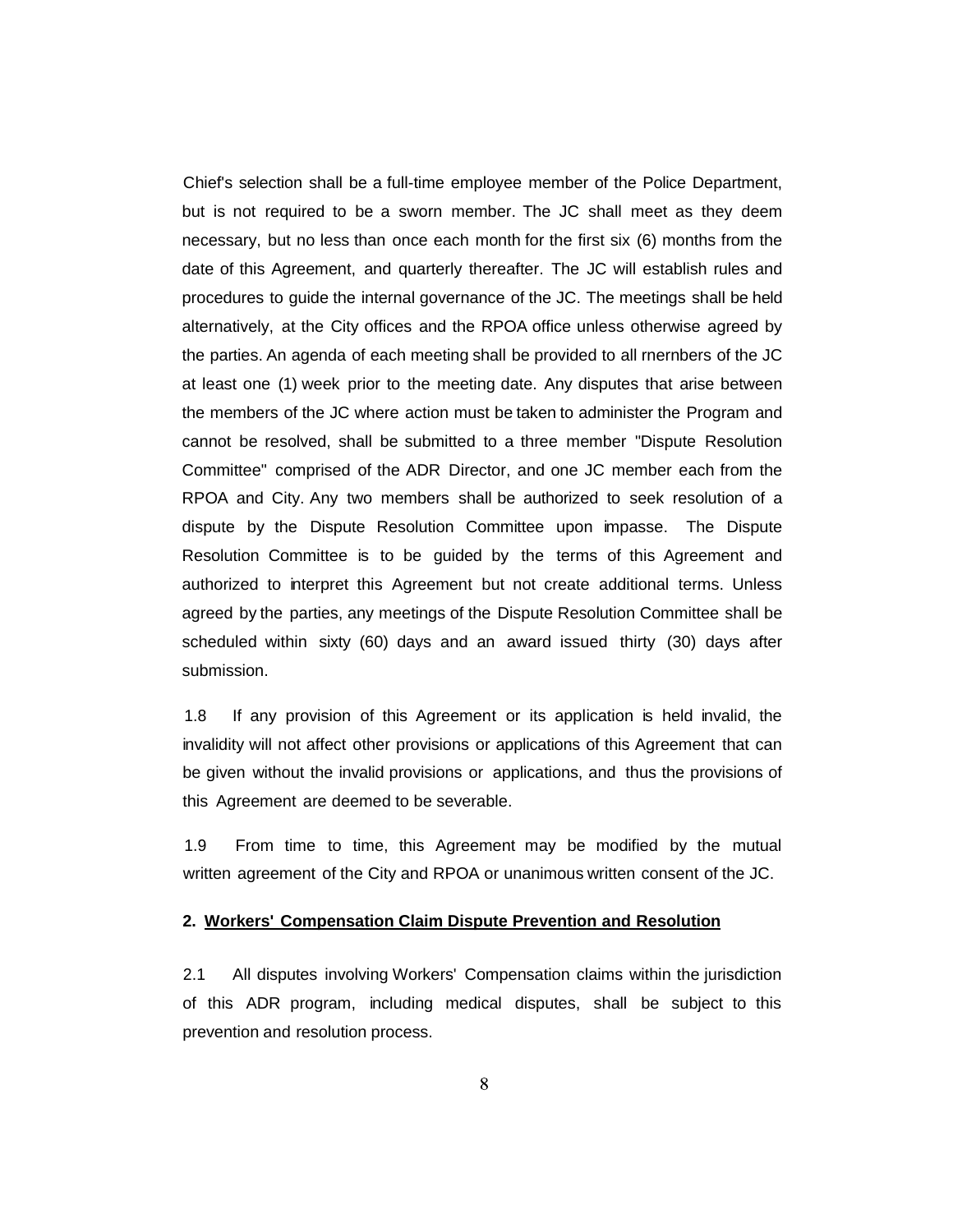- 2.2 The component steps of this dispute prevention and resolution process are:
	- a. The Ombudsperson
	- b. The ADR Director/Mediator
	- c. Arbitration
	- d. Appeal by Petition for Reconsideration to the Workers' Compensation Appeals Board

2.3 The Joint Committee shall select an ADR Director/Mediator, Ombudsperson, and the arbitrators. The Joint Committee also has the authority to adopt rules of practice and procedure for the ADR Director/Mediator, Ombudsperson, and the arbitrators as they deem necessary to execute the letter and spirit of this Agreement. The JC may establish other positions which are necessary to effectively accomplish the goals and purposes of this Agreement.

2.4 The ADR Director/Mediator shall oversee the work of the Ombudsperson and other ADR professionals on an ongoing basis, train the other ADR professionals in conjunction with training the claims staff assigned to this program, attend all JC meetings and assist in the gathering and submission of data required to be provided to the Division of Workers' Compensation annually or as required by law. The ADR Director/Mediator shall also conduct all mediations and shall provide a written report outlining the issues in dispute and the disposition of the mediation session. The JC may establish other duties and assignments consistent with the position of ADR Director/Mediator.

2.5 The Ombudsperson shall consider the interests of the City and the injured RPOA members in performing his/her duties. In that regard, he/she should provide aid, counsel and advocacy for an individual injured RPOA member in an effort to establish common interests with the City so that disputes can be prevented or efficiently resolved within the Program. The Ombudsperson shall be proactive and seek to identify disputes before they occur where possible and attempt to assure that all injured RPOA members are receiving the compensation to which they are entitled. The City shall compensate the Ombudsperson and his/her services are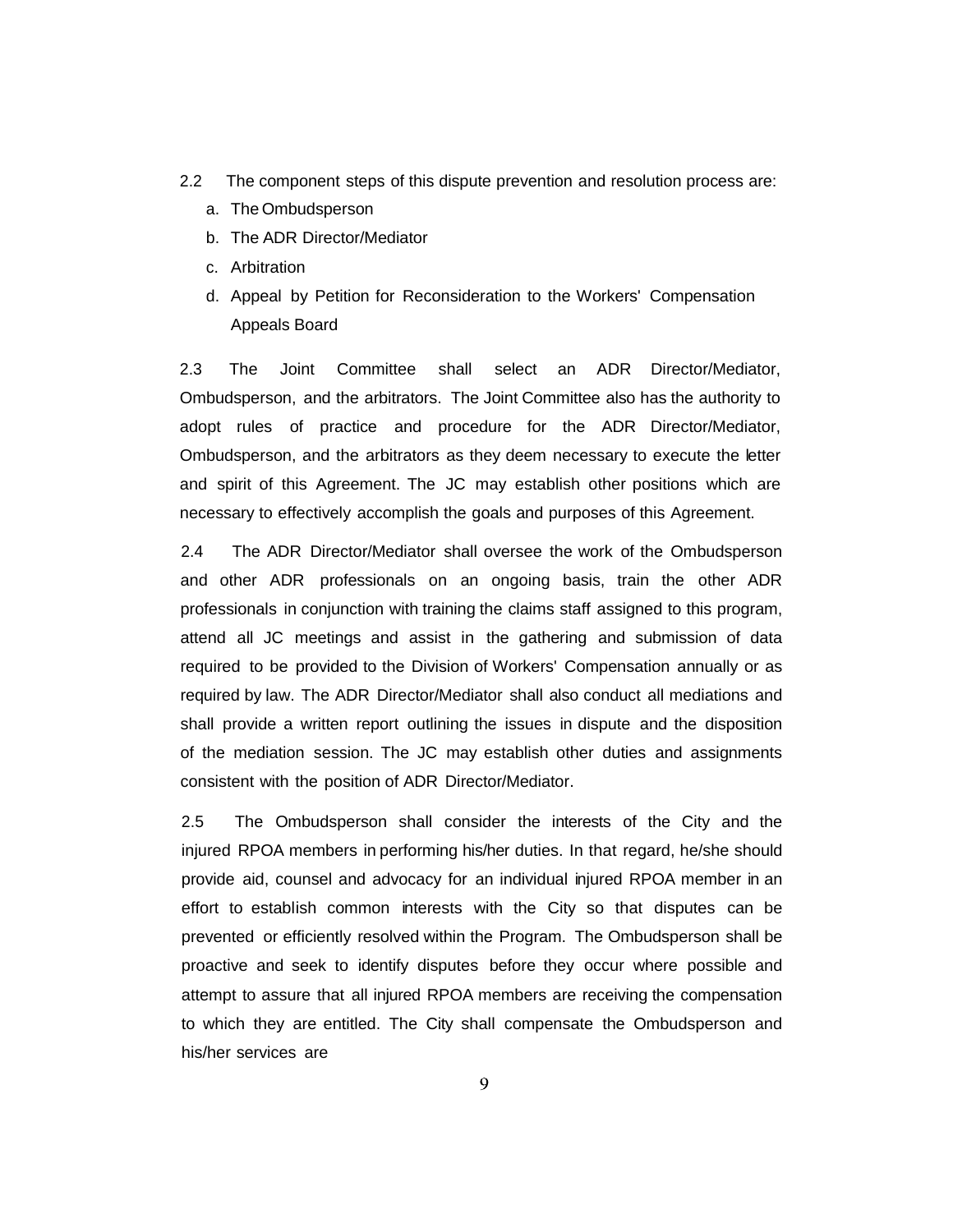free of cost to the injured RPOA member. The Ombudsperson is not responsible for timely completing or filing ADR forms or other documents for the employee, as this is the employee's responsibility. However, the Ombudsperson may assist in the completion of forms if requested.

The Ombudsperson will also receive all documents filed with the ADR program and will assign case numbers to each claim filed and will keep an electronic claims file containing all documents related to the claim. To the extent possible, claim numbers shall be consistent with claim numbers customarily established by the third party administrator, the WCAB or the City. The JC may establish other duties and assignments consistent with the position of the Ombudsperson.

2.6 Three (3) arbitrators shall be selected and assigned to the Arbitrators Panel by the JC. The arbitrators shall be attorneys or retired Workers' Compensation Judges knowledgeable in the field of California Workers' Compensation. The arbitrators shall be responsible for adjudicating all disputes between the injured employee and the City arising out of the submission and processing of Workers' Compensation claims covered by this Agreement. The arbitrator is authorized to include in any award all relief available from a Workers' Compensation Judge including but not limited to enhancements to compensation due to any unreasonable delay in the payment of compensation by the City as provided for by law, and/or Labor Code section 4553 and/or attorneys fees and costs. The arbitrator is authorized to resolve all liens not settled by the parties, provided that written notice of the time and place of the arbitration is given to the lienholders advising them of the right to appear and present argument and testimony in support of their lien claim.

2.7 In the event of the reporting of an injury or illness regarding an employee covered by this Agreement, the City, or its third party administrator, shall notify the Ombudsperson within one (1) working day of receipt by the third party administrator of the first notice of injury/illness, and provide the name, address and telephone number of the injured employee. Thereafter, copies of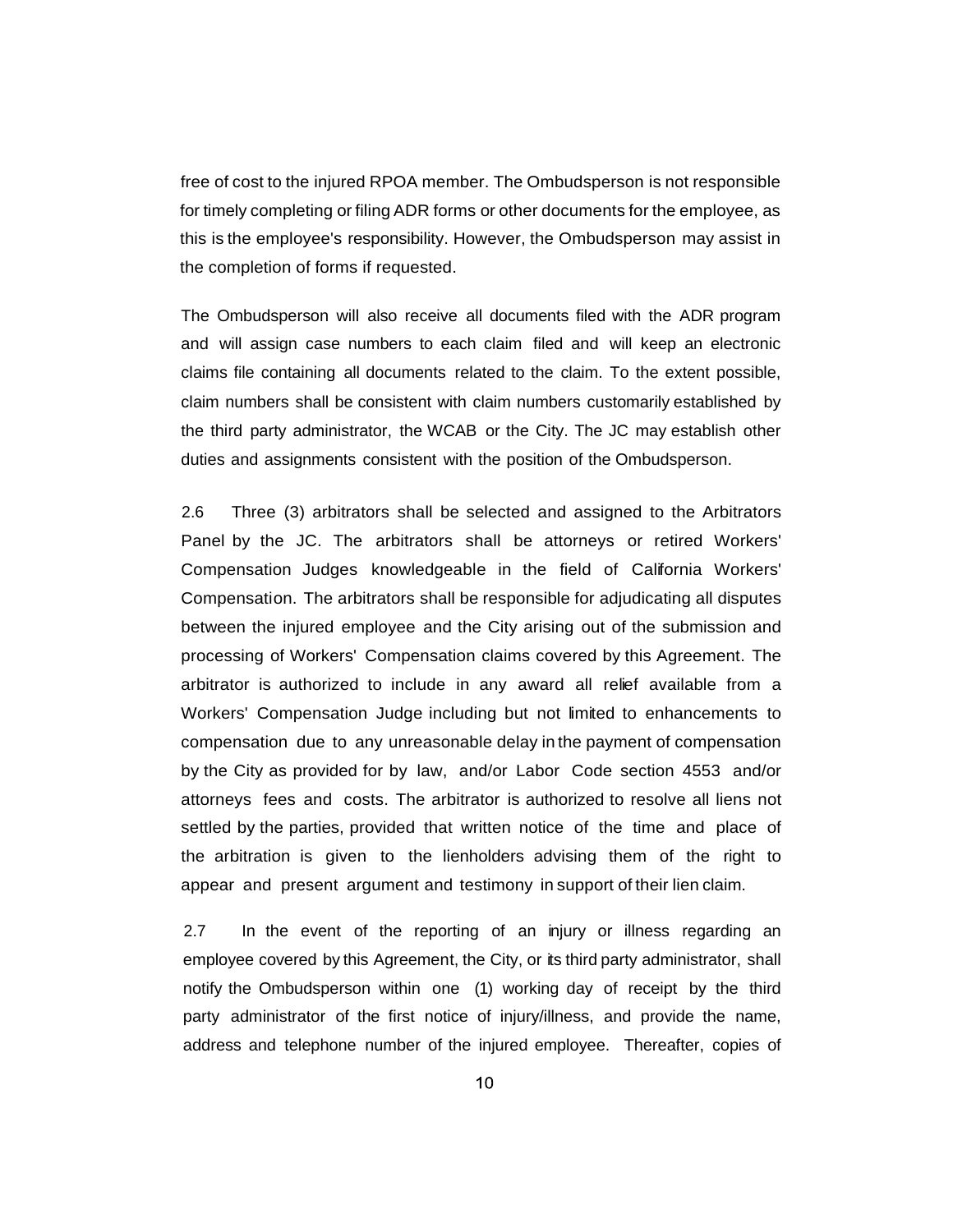the initial claim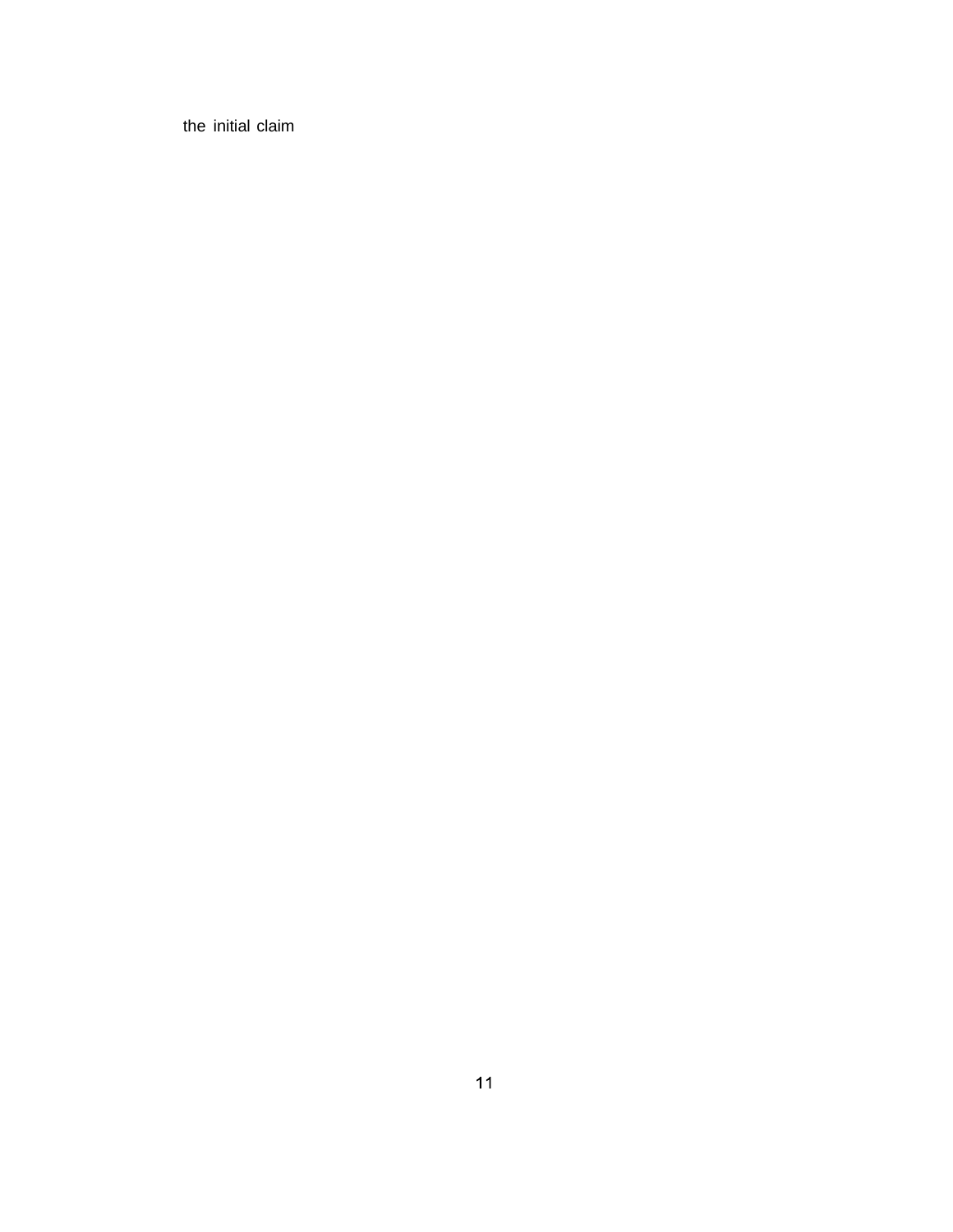form, all medical treatment reports, all medical-legal reports, all notices to the injured employee denying, reducing, terminating or renewing compensation, all pleadings and any other documents of significance, other than documents that constitute attorney work product or other privileged documents, shall be served on the Ombudsperson electronically as soon as possible, but no later than five (5) days of receipt.

The Ombudsperson shall contact each injured member within the jurisdiction of the program as soon as possible, but no later than five (5) days of receipt of notice of the injury. Conversations between the Ombudsperson and the injured member, or the Ombudsperson and the City, or its third party administrator, are confidential (Evidence Code section 1115, et seq.). Injured members may contact the Ombudsperson with any questions, to seek clarification or when they believe they are not receiving compensation to which they are entitled or have any other concern or dispute arising out of the processing of any claim.

2.8 Applications filed with the WCAB with an alleged date(s) of injury occurring on or after the effective date of this ADR program, and those applications that were filed prior to the effective date and have been accepted by the JC, shall be immediately dismissed and removed to the jurisdiction of this ADR program which is the sole means of dispute resolution for claims within the jurisdiction of this program. Every issue regarding the transfer of a claim from the WCAB to this program shall first be submitted to the Ombudsperson who shall seek a voluntary resolution of the issue, prior to filing any petitions, motions, declarations of readiness to proceed or any other documents or actions with the WCAB.

2.9 Where there is an acceptance, delay or denial of a claim, or there is a change of position by the claims examiner, the Ombudsperson shall be advised forthwith by the claims department and shall then advise each injured member no later than five (5) working days of the position of the claims administrator. The 5 day period may be extended by agreement, or on a showing of good cause.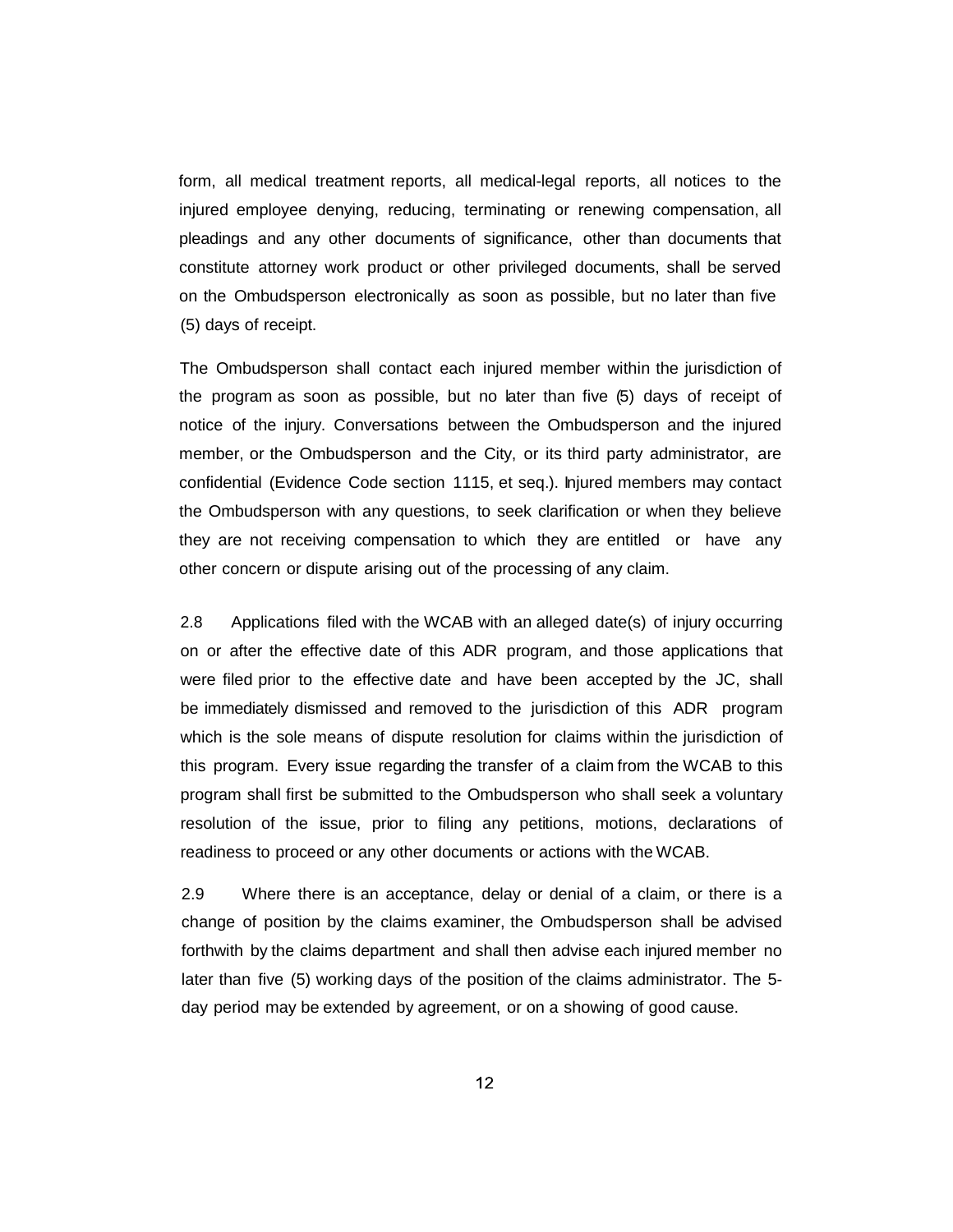2.10 No dispute may proceed to mediation until the Ombudsperson has been advised of all the issue(s) in dispute and has had an opportunity to resolve the dispute. Where the Ombudsperson is unable to resolve a dispute, any party, including the Ombudsperson, may request mediation of the dispute. The Ombudsperson shall, in his/her discretion, schedule a mediation where it is necessary to move a case toward resolution or is in the best interest of the program. Except where good cause exists, or unless the parties agree otherwise, the mediation process will be concluded within thirty (30) calendar days of the request for mediation.

2.11 With the approval of the ADR Director, the Ombudsperson may in his/her discretion attend any mediation if necessary to move the claim toward resolution or if necessary to further the interests of the program.

2.12 In the event that any dispute is not resolved in mediation, the matter may be set for arbitration at the request of either party. The Ombudsperson shall, as soon as practical, appoint an arbitrator from the list of those arbitrators chosen by the JC.

2.13 The Ombudsperson may in his/ her discretion attend any arbitration if necessary to move the claim toward resolution or if necessary to further the interests of the program. The Ombudsperson shall secure the approval of the ADR Director when attending an arbitration. The Ombudsperson may provide general assistance to the injured member, if unrepresented, but may not act as the injured member's attorney.

2.14 The arbitrator shall apply the same presumptions of compensability, statutory construction and rules of admissibility of evidence as would a Workers' Compensation Administrative Law Judge, and shall have the same authority as a Workers' Compensation Administrative Law Judge over discovery, the production of documents, the issuance of subpoenas and other procedural matters related to the hearing.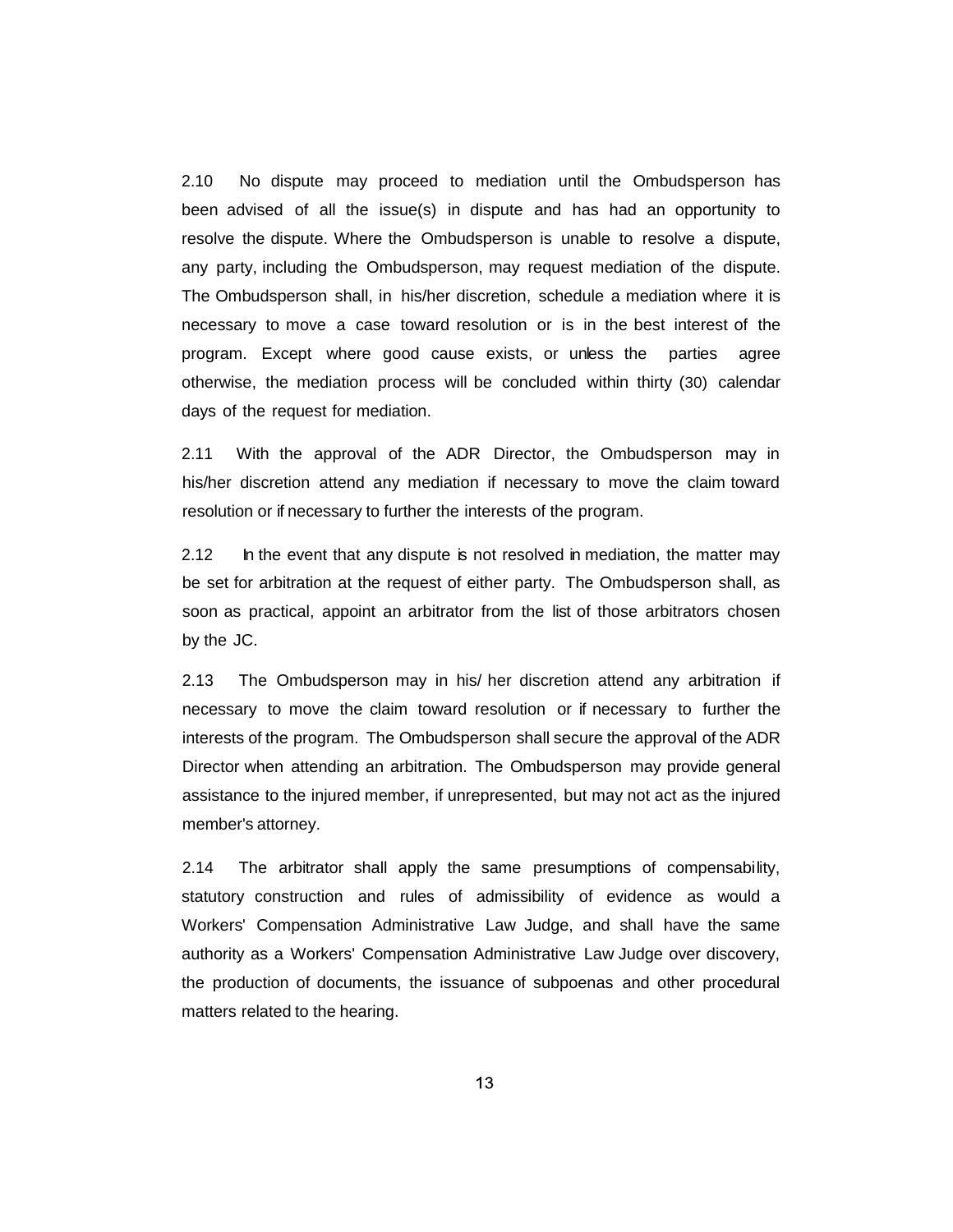2.15 The JC shall promulgate specific rules for the location of the hearings, but unless good cause exists, all arbitration hearings must be venued in the greater Richmond geographical area.

2.16 All arbitration hearings shall be recorded by a certified court reporter and such record, including documentary evidence, shall be retained by the arbitrator unless the parties agree to other methods of creating a record.

2.17 The arbitrator shall file with the Ombudsperson and serve on the parties and counsel his or her findings of fact, conclusions of law, orders and opinion within thirty ( 30) days of the submission of the matter for decision which shall be final and binding except for any appeal to the WCAB Appellate Panel. Any such appeal to the California Workers' Compensation Appeals Board shall be in the same manner as provided for reconsideration of a final order, decision or award made and filed by a Workers' Compensation Judge and by the California Court of Appeal. Any finding of fact, award, order or decision of the arbitrator shall be in the same form and have the same force and effect as findings of fact, and award, order or decision of a California Workers' Compensation Judge.

2.18 Nothing in this Agreement shall be interpreted as restricting in any way the City's or an injured member's right to retain legal counsel, per Labor Code section 3201.7. The RPOA, the City of Richmond and the JC shall not be responsible or liable for any attorneys fees associated with representation of any member. Attorney's fees shall be established consistent with California Workers' Compensation Law. The terms and conditions of any agreement between an employee and the employee's retained legal counsel are not subject to this Agreement nor does this Agreement in any fashion alter or replace any or all California law applicable to an agreement between an attorney and a worker pursuing Workers' Compensation benefits.

2.19 All parties shall have the right to discovery as per the California Labor Code and California Code of Regulations.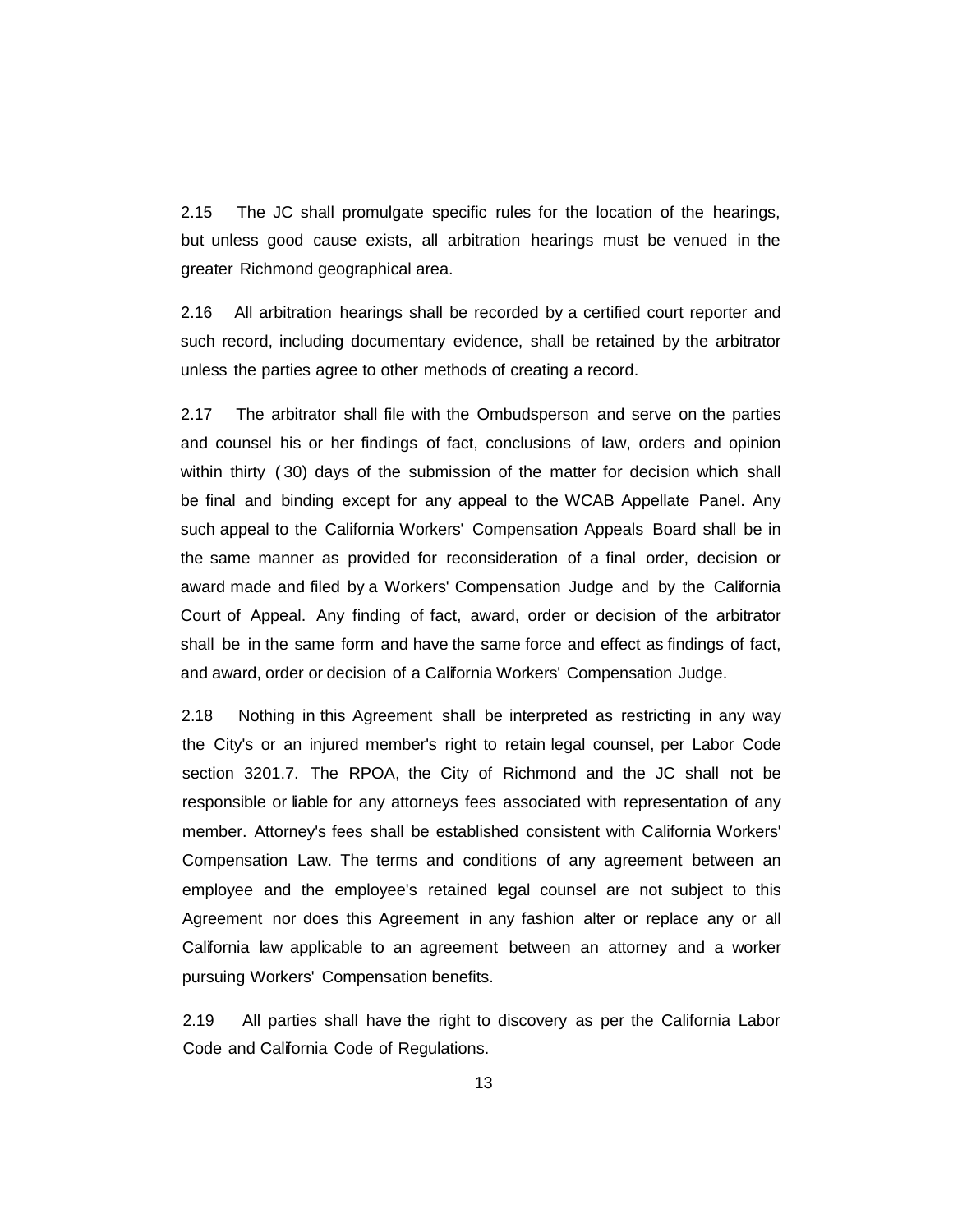2.20 In the event of a lien dispute, any lien claimant allowed to file a lien claim in the statutory system shall be allowed to file a lien claim in this alternative dispute resolution program where the alleged right to file stems from activity in a claim within the jurisdiction of this Program. The Ombudsperson, at the request of the City or a lien claimant may bypass the mediation step, in the dispute resolution process and set the lien dispute immediately for arbitration, if the Ombudsperson is unable to resolve the dispute.

2.21 The scheduling and cost of interpreters will be handled pursuant to Workers' Compensation Law. The ADR Director and/or Ombudsperson shall have the authority to select an appropriate interpreter if one is required.

2.22 The ADR Director and/or Ombudsperson shall have the authority to appoint assigned permanent disability raters as necessary.

2.23 An assigned arbitrator must approve all settlements by determining their adequacy based upon the evidentiary record and standards consistent with the Workers' Compensation Laws.

2.24 The ADR Director or an assigned arbitrator must approve all settlements by determining their adequacy based upon the evidentiary record and standards consistent with the Workers' Compensation Laws.

2.25 All documents filed by any party with the ADR program regarding claims within the ADR program shall be filed with the Ombudsperson or any other place or designee as determined by the JC.

2.26 The City shall pay all costs incurred in retaining the ADR professionals necessary to carry out the responsibilities setforth inthis Agreement.

2.27 The Ombudsperson, and all other ADR professionals retained to provide professional ADR services within the jurisdiction of this ADR program, shall exercise independent discretion in fulfilling the responsibilities required under this ADR Agreement on a case-by-case basis. While the JC holds the responsibility for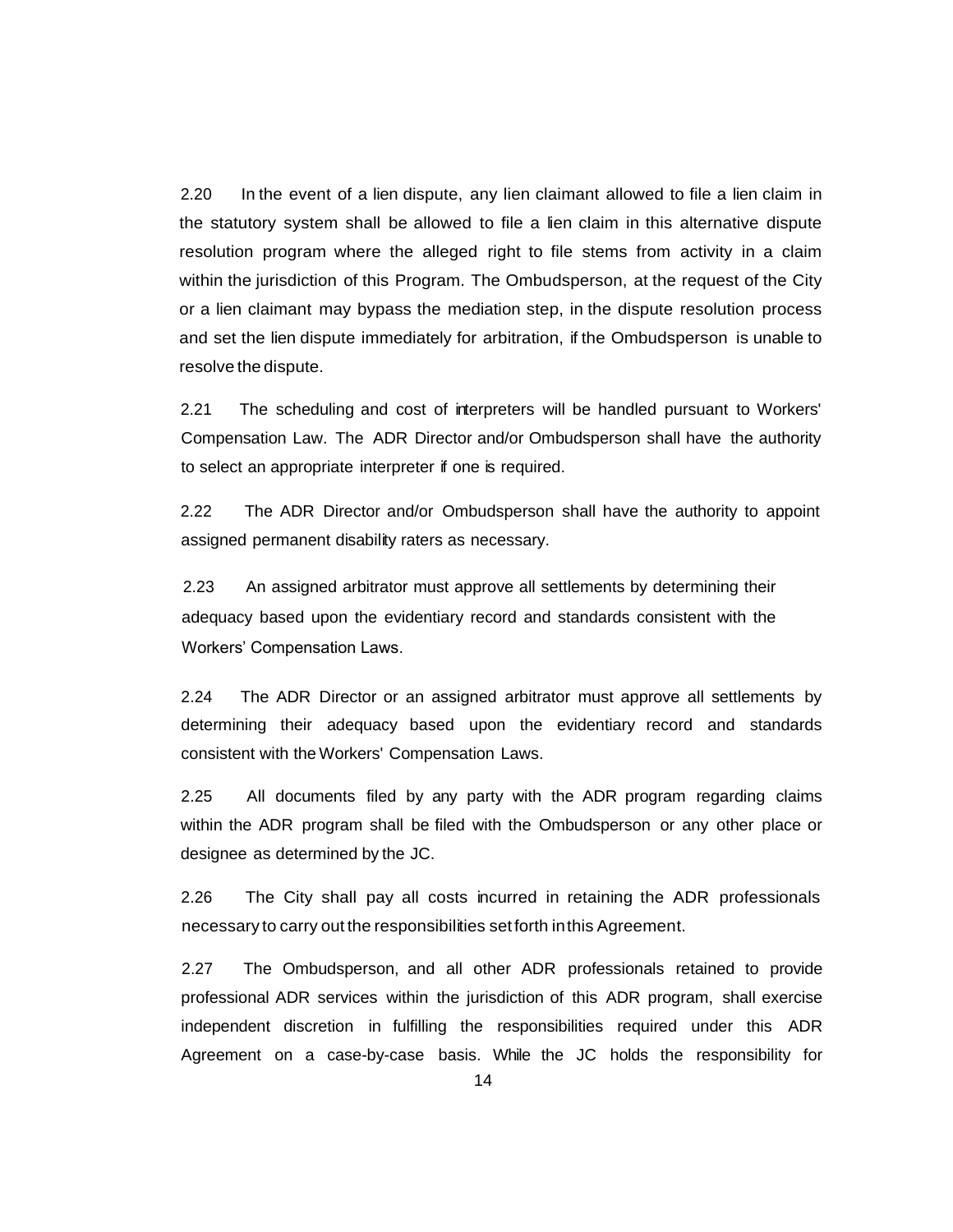supervising these ADR professionals to assure quality performance in fulfilling their obligations under this ADR Agreement, it is also understood by the parties to this ADR Agreement that in order for these ADR professionals to maximize their effectiveness, their independence and credibility with all parties involved in claims within the jurisdiction of this ADR program must be protected.

2.28 It is the intent of the parties to this ADR Agreement that the filing of a DWC Form 1 Claim Form shall satisfy the statute of limitations and commence proceedings for all purposes for all claims within the jurisdiction of this ADR program.

### **3. Medical Treatment**

3.1 The JC shall establish a network of health care providers authorized to provide treatment to those injured within the jurisdiction of the alternative dispute resolution program. This network shall be identified in writing and made available to those utilizing this program.

3.2 The JC may select a nurse advocate who shall be primarily responsible for advocating on behalf of injured employees within the jurisdiction of this ADR program relative to medical concerns, issues and options. The nurse advocate shall also be accessible to those City employees and representatives whom are responsible for processing, facilitating or evaluating injured workers claims. The nurse advocate shall also be accessible to the Ombudsperson, for the purpose of answering medical questions and interacting with medical providers as medically appropriate for the purpose of facilitating the provision of the best possible medical care as efficiently as possible. The nurse advocate shall both promptly respond to any contact by an injured employee within the jurisdiction of the program and contact injured employees when instructed to do so by the Ombudsperson or the ADR Director. Conversations between the nurse advocate and the injured member, or the nurse advocate and the City, or its third Party administrator, are confidential. (Evidence Code section 1115, et seq.)

Injured members may contact the nurse advocate with any questions relative to the medical treatment being provided for a work related injury or illness. The nurse advocate shall exercise independent discretion in fulfilling the responsibilities required under this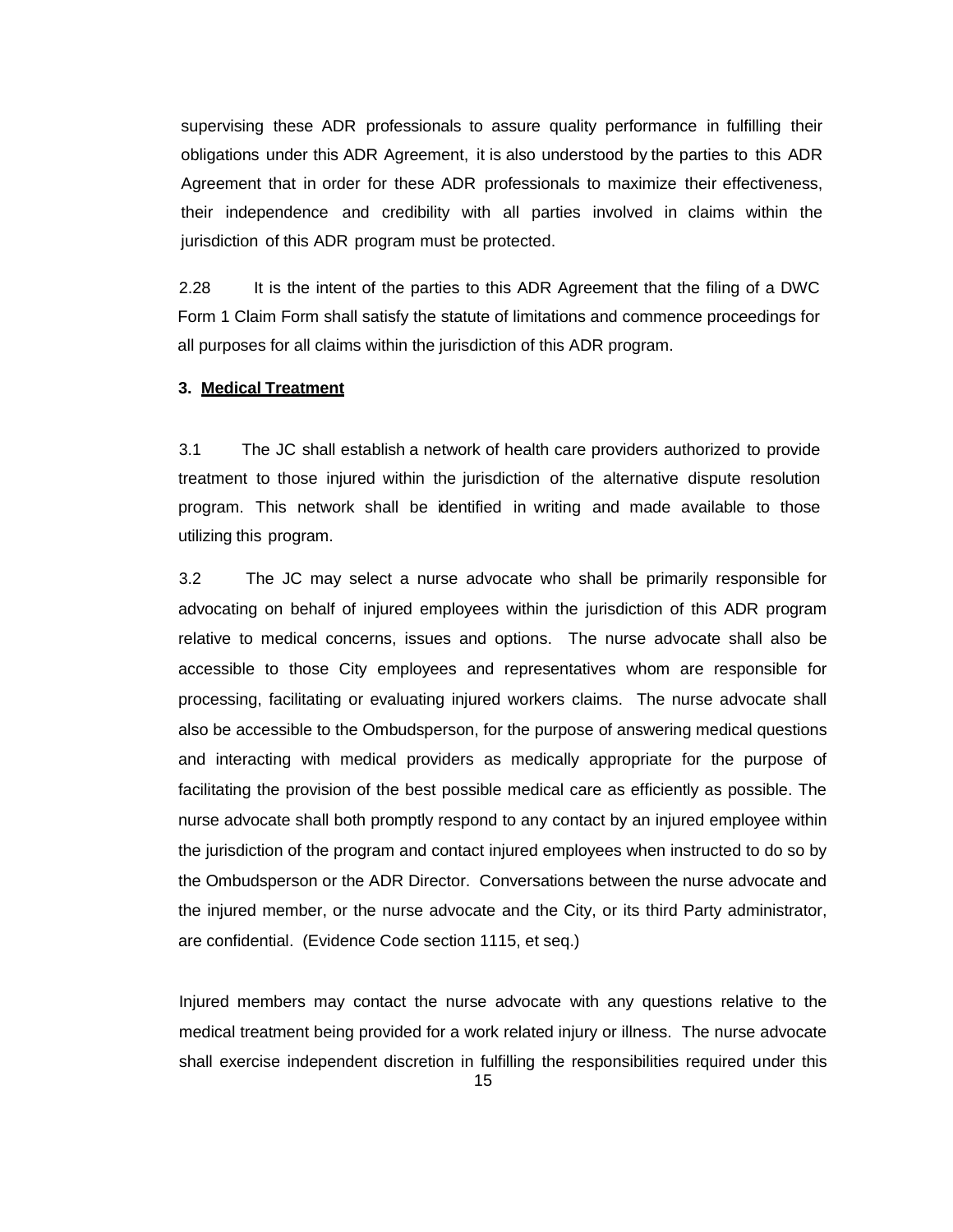ADR Agreement on a case-by-case basis. While the JC holds the responsibility for supervising the nurse advocate to assure quality performance in fulfilling his/her obligations under this ADR Agreement, the parties to this ADR Agreement understand that in order for the nurse advocate to maximize his/her effectiveness, the independence and credibility of the nurse advocate must be protected.

3.3 An injured employee shall have the right to choose any of the authorized medical providers that offer treatment consistent with the nature of the injuries.

3.4 In an emergency, an injured employee covered by this Agreement may seek treatment from a health care provider or facility not authorized by this Agreement for the purpose of obtaining emergency treatment only. Treatment shall be transferred to an authorized provider as soon as possible, consistent with sound medical practices.

 3.5 In the event that there is no authorized provider within the appropriate medical specialty to provide the treatment required, the authorized primary treating physician shall recommend a provider or providers that he/she believes is best qualified to provide

the treatment required.

 3.6 Where compensability is in dispute and the City is denying responsibility for the

 payment of medical treatment, the injured employee is not required to obtain treatment by an authorized provider, pending the resolution of the issue of compensability.

 3.7 It is the intent of the parties and a primary goal of the ADR program, and therefore a directive to the JC, that to the greatest extent reasonably possible injured employees shall be returned to work as soon as practical. Such early return to work shall occur only where the light or modified work offered is consistent with any restrictions imposed by the injured employee's treating physician.

# **4. MedicalEvaluation**

4.1 The JC shall establish a network of medical-legal examiners to serve as the exclusive source of comprehensive medical-legal evaluations within the jurisdiction ofthis program. Any issue ofthe appropriateness of medical treatment shall

16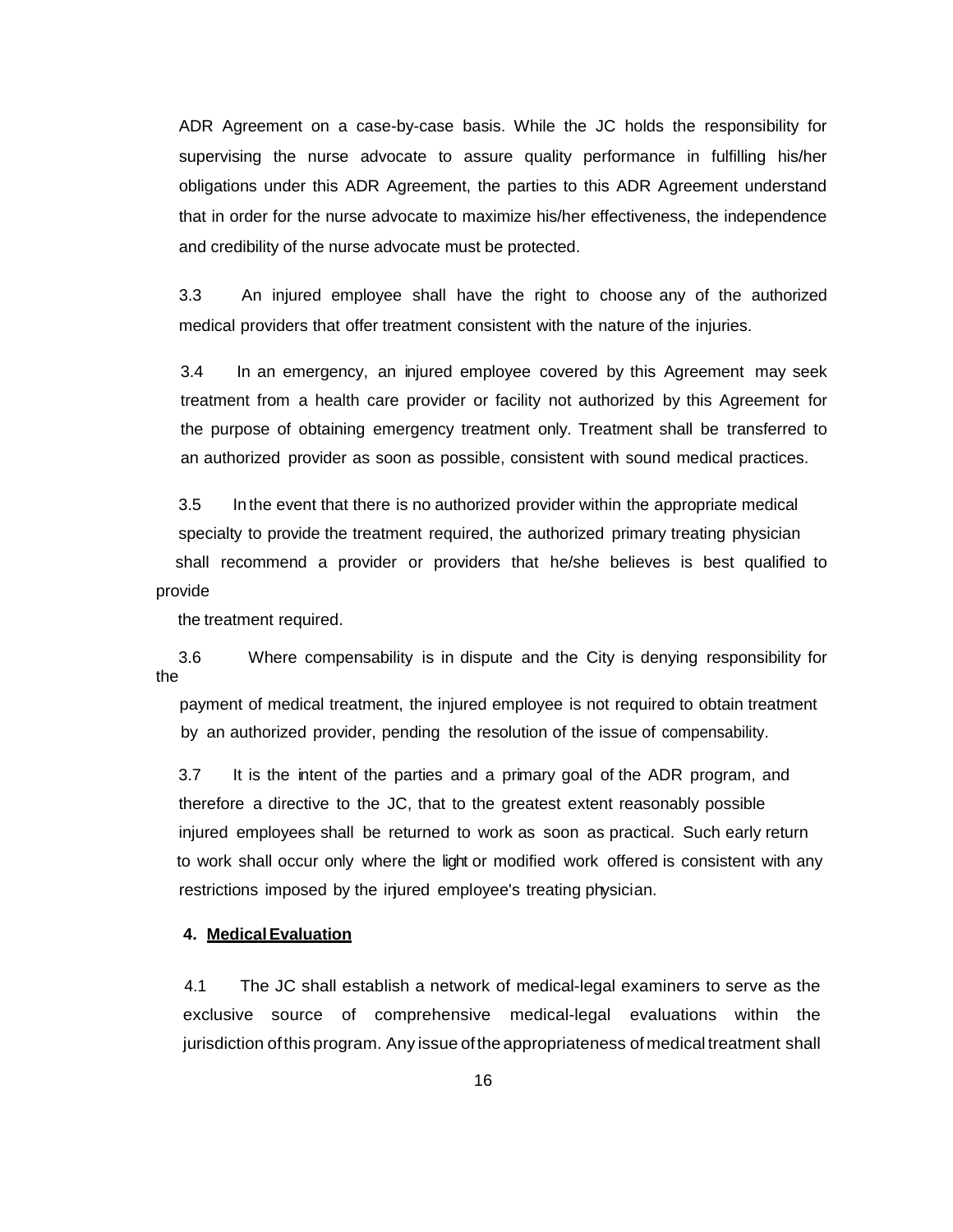be resolved in this program and shall be submitted to the appointed medical-legal examiner. It is the party's intention to not utilize the independent medical review provisions of Labor Codesection 4616.4 andtheregulations thereunder.

The injured employee and the City of Richmond may each schedule an appointment with a medical-legal examiner inany medical specialty relevant to the case in dispute. Absent good cause to the contrary, the injured employee shall be entitled to one examination with a medical-legal examiner in each relevant specialty. Any dispute regarding whether a report in any particular medical specialty is relevant shall be submitted to mediation and, if necessary, arbitration. The Ombudsperson shall also have the authority to schedule a medical-legalexam if necessary to move the case toward resolution or it is found to be in the best interests of the program. The selected medical-legal examiner in each case has the authority to resolve any question that requires independent medical-legal review.

### **5. Release Time for Members of Joint Committee**

The parties acknowledge that in order to have a successful ADR program, there must be sufficient time committed to governance and policy making by the individuals serving on the Joint Committee. The parties also acknowledge that the members of the RPOA are for the most part assigned to shiftwork requiring service to the community on a 24 hour/seven day a week basis. The Joint Committee will be comprised of members of the RPOA who may be assigned to shifts and schedules where they may or may not be available during normal business hours. The Parties agree that those RPOA members serving on the Joint Committee will be given reasonable time off from their assigned duties to further the business of the Joint Committee and satisfy their obligations as members of the governing body. Further, if a member is assigned a work shift or schedule which would make it impractical to attend meetings associated with the ADR program while on duty, the City and Department will make reasonable accommodations by way of modifying work hours and days off to permit the RPOA Joint Committee member(s) to fulfill his/her obligations to the ADR program.

Executed at Richmond, California.